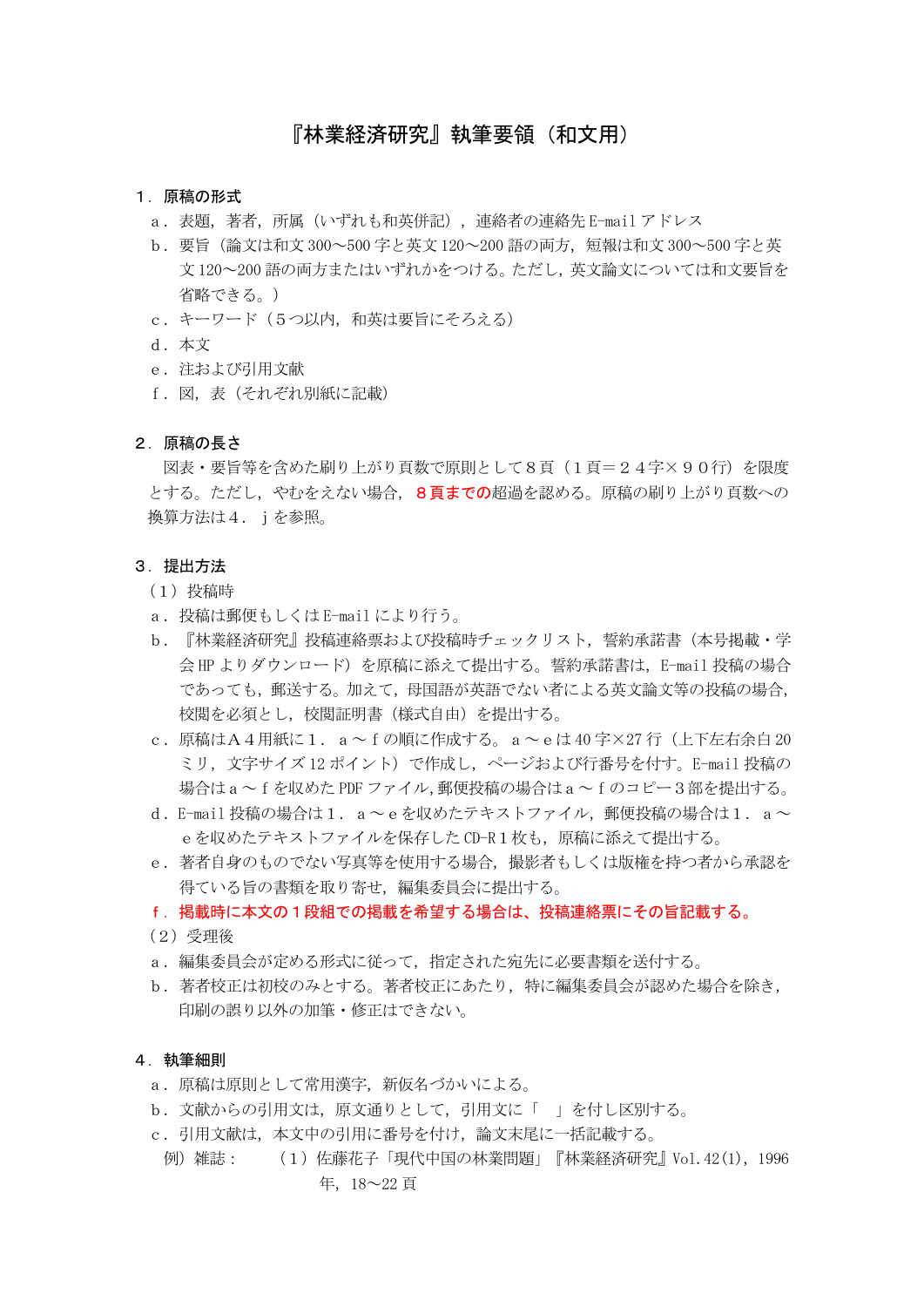- (2) Costanza, R., Graeme, A., Deanna, N. (1997) The Value of the World's Eco- system Services and Natural Capital. Nature 387, 253-160
- 著書:単著(3)鈴木一郎『日本林業の構造』評論社,1996 年,152~154 頁
	- 共著(4)岡本太郎「森林組合の現代的役割」井上和夫編著『現代日本の林業 問題』林業出版,1983 年,25 頁
		- (5) Totman, C. (1989) The Green Archipelago: Forestry in Preindustrial Japan. University of California Press, 297 pp
		- (6)Hunter, I., Bird, P. (1997) Experience with Participatory Forest Management in The Tropics. In: Solberg, B., Miina, S. (Eds.), Conflict Management and Public Participation in Land Management. European Forest Institute, Joensuu, pp. 177-186
		- (7)Hamada, T., Koyama, R., Hayajiri, M. (2015) *Fukusima ni nouringyogyou wo torimodosu* [Recovering Fukushima's agricultural, forestry and fishery industries\*] (in Japanese). Misuzu Shobo, Tokyo, 336 pp
			- \* The English titles are tentative translations by the authors of this paper from original Japanese titles

なお、引用文献を論文末尾に著者のアルファベット順に記載しても良い。その場合、本 文中での引用はアルファベット順で記載した通し番号で(1), (2,4)のように引 用する。通し番号を使わない場合は、事項に(著者名、西暦),或いは該当著者に(西 暦)をつけて引用してもよい。

- d.注は引用文献と分離して本文と引用文献の間に記載する。ただし,引用文献を引用順に 記載する場合は,引用文献と注を統合してもよい。
- e.文中の番号記載の順序は,Ⅰ(ローマ数字),1(アラビア数字),(1),①として 整理する。大きな節の表題には2行分のスペースを使用し,1行を 18 文字以内とする。
- f.図表の大きさは原則として,1ページに印刷できる限度(縦 205mm×横 140mm)以下と する。表および図の番号は、表および図-1,2,3,4と整理し、表は上方、図は下 方にそれぞれ番号・表題を記す。図表には出所および必要な場合には注を明記する。図 表用の用紙の余白には,表題,出所・注を含む刷り上がりの図表の大きさ(縦:横)を mm 単位で記入し,換算された行数を併記する (j参照)。
- g.数字および度量衡等は原則としてアラビア数字を用いる。数字の一桁は全角、二桁以上 は半角文字を用いる。なお,数字の大きなものは,例えば,3億5千万円,3億 3,500 万人等と記入する。度量衡は原則としてメートル法を単位とし,以下のように用いる。 g, cm, %, m<sup>2</sup>, ha
- h. フォントの指定や, 上付き文字, 下付き文字等の指定は, 原則としてワープロソフトな どで行うものとするが,原稿中に朱書して行ってもよい。
- i. 読点には", ", 句点には"。"を用いる。
- j.原稿の本誌刷り上がり頁数換算は以下を目安とする。
	- ・表題,著者,所属(表題 28 字以内1筆者1所属の場合)は刷り上がり約 0.3 頁に相当。
	- ・和文要旨(400 字)+キーワードは刷り上がり約 0.2 頁に相当。
	- ・英文要旨(200 語)+キーワードは刷り上がり約 0.25 頁に相当。
	- ·本文は原稿(40字×27行)2枚が刷り上がり1頁に相当。
	- ·注·引用文献は原稿(40字×27行)2.6枚が刷り上がり1頁に相当。
	- ・図表の表題は本文,出所および注は注・引用文献と同じ文字サイズで印刷され,図表 本体は図表中文字サイズが9ポイントの場合,75%に縮小される。図表については,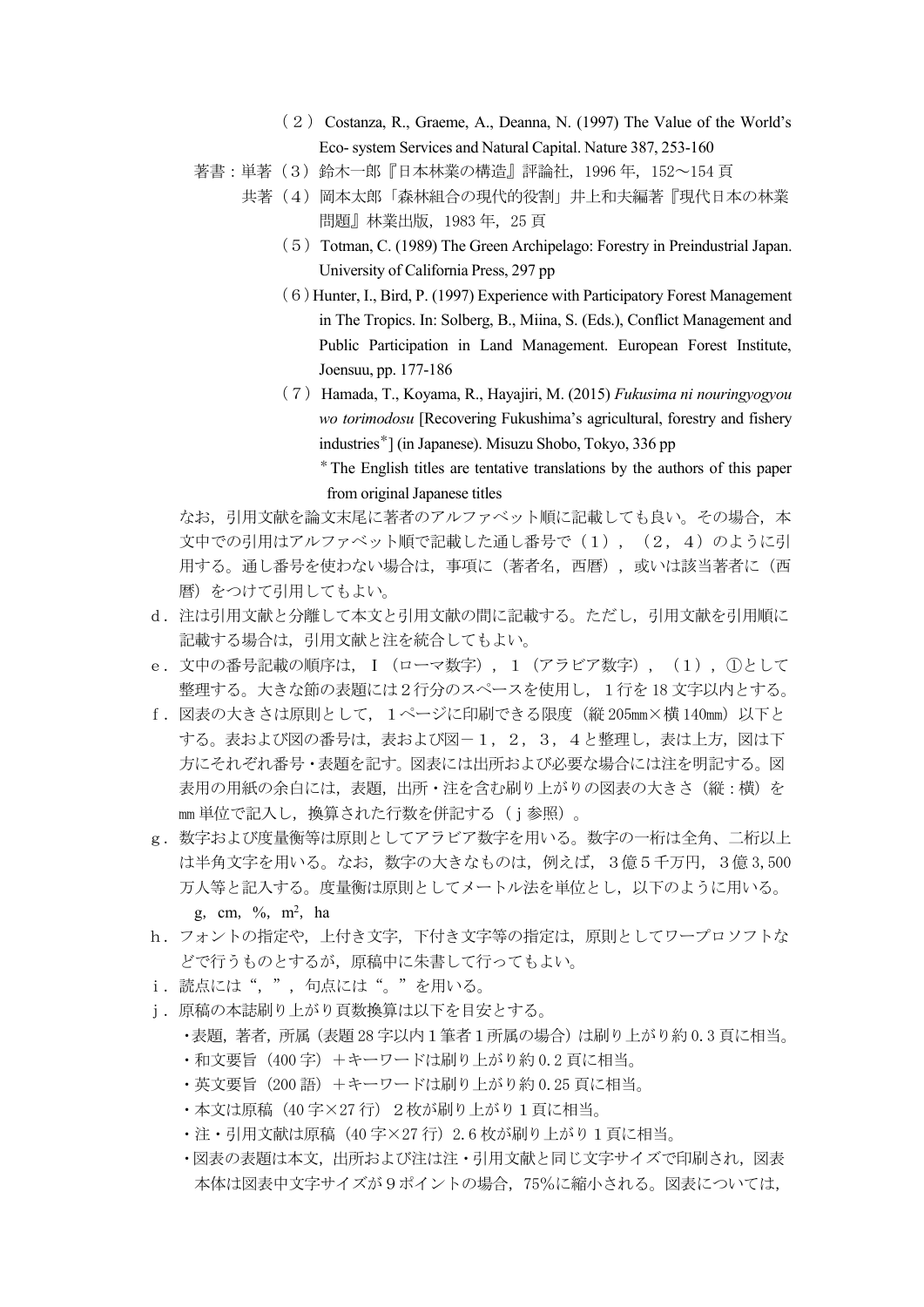これらを念頭に縦横の刷り上がりサイズを mm 単位で求めた上,下表を用いて換算し, 本文行数に加算する。

| 図表の刷り上がりサイズ  | 横 70mm 以下の場合 | 横 70~140㎜の場合 |
|--------------|--------------|--------------|
| 縦 10mm まで    | 刷り上がり本文2行分   | 刷り上がり本文4行分   |
| 以降縦 15mm ごとに | 刷り上がり本文4行分   | 刷り上がり本文8行分   |

## 5.原稿提出先

(1)E-mail の場合

iforecon@capj.or.jp

(2)郵便の場合

〒113-0032 東京都文京区弥生2-4-16 学会誌刊行センター「林業経済研究」編集部内 林業経済学会編集委員会 Tel:  $03-3817-5821$  (代) Fax:  $03-3817-5830$ 

(2020 年1月6日最終改正)

# Writing Manuscripts (for papers in English)

## 1. Manuscripts should be formatted as follows:

- a. Title of manuscript\*, author's name\*, affiliation, and e-mail address of corresponding author (\*In both Japanese and English. Translation into Japanese may be done by The Editorial Board for non-Japanese authors.)
- b. Abstract (Articles: both 120-200 words and 300-500 Japanese characters, but you can do away with the Japanese abstract in the English article's case. Short communications: both / either 120-200 words and / or 300-500 Japanese characters.)
- c. Key words (no more than 5 words)
- d. Text
- e. Footnotes and Literature Cited, and
- f. Tables and figures (on separate sheets)

### 2. Length of manuscript

In principal, the standard length of a manuscript is within the limit of 8 printed pages, which is equivalent to 5,200 words including figures, tables, and an abstract. However, in unavoidable circumstances, it is allowed to add 8 more printed pages at the maximum to the standard length.

### 3. Guidelines for submission of manuscripts

- (1) At the time of submission
	- a. A manuscript is submitted either by e-mail or by postal mail.
- b. Invoice for submissions to"Journal of Forest Economics", Submission Checklist and Statementof Pledge (contained in this issue and downloadable from HP) should be attached to a manuscript. The Pledge signed by every author should be sent by postal mail, even if other materials are sent by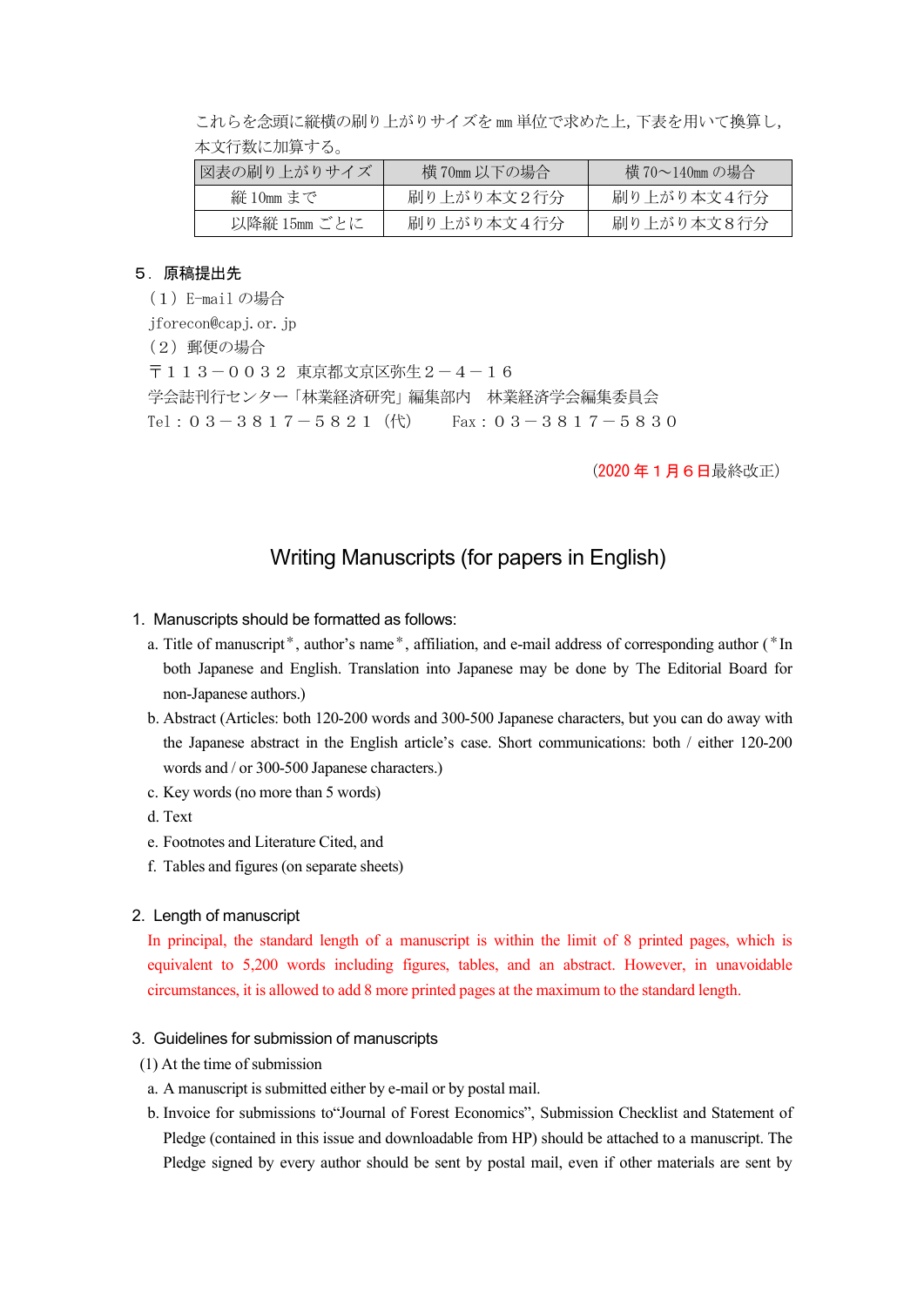e-mail. In case none of the authors is a native English speaker, a certificate of English proofreading of the submitting manuscript should also be attached.<br>c. Manuscript consisting of 1. a-f should be prepared on A4 sheet. For parts a-e, type should be double-

- spaced with approximately 250 words per sheet, and page and row numbers should be printed in page margins. A PDF file of a-f in case of e-mail submission, or three copies of a-f in case of postal submission should be sent to the Editorial Board at the address given below.
- d. A text file containing 1. a-e in case of e-mail submission or CD-R with the text file in case of postal submission should also be submitted.
- e. When an author includes photographs and other materials that do not belong to him or her, the author must obtain documents confirming that photographers or copyright holders have given permission and submit the documents to the Editorial Board.
- f. When the author wants to print the text in a single column, mark the option in the invoice for submission.
- (2) After acceptance
- a. Submit materials to the address designated in the receipt notification to be issued by the Editorial Board according to the form provided.
- b. Proofreading by authors is limited to the first proof. During proofreading, authors are not permitted to make any additions and alterations other than in the event of misprints, except for cases in which the Editorial Board agrees.
- 4. Detailed rules for writing
	- a. Quotations should be cited literally and be distinguished with quotation marks.
	- b. All publications cited in the text should be listed in the 'Literature Cited' section following the text. Literature cited and references should be listed as follows;
		- i) Journal citation:

Costanza, R., Graeme, A., Deanna, N. (1997) The Value of the World's Ecosystem Services and Natural Capital. Nature 387, 253-260

- ii) Book citation:
	- Totman, C. (1989) The Green Archipelago: Forestry in Preindustrial Japan. University of California Press, 297 pp
	- Hunter, I., Bird, P. (1997) Experience with Participatory Forest Management in the Tropics. In: Sol-berg, B., Miina, S. (Eds.) , Conflict Management and Public Participation in Land Management. European Forest Institute, Joensuu, pp. 177-186
	- Hamada, T., Koyama, R., Hayajiri, M. (2015) *Fukusima ni nouringyogyou wo torimodosu* [Recovering Fukushima's agricultural, forestry and fishery industries\*] (in Japanese) . Misuzu Shobo, Tokyo, 336 pp
	- \*The English titles are tentative translations by the authors of this paper from original Japanese titles
- c. References may be listed in alphabetical order of authors' names at the end of paper. In this case, serial numbers from the list, e.g. (1) and (2, 4), should be adopted for citation in the text. If serial numbers are not used, references should be cited with (author's name, year) and authors cited with (year).
- d. Notes should be separated from references and inserted between the text and references. When references are enumerated in order of citation, however, references and notes may be integrated.